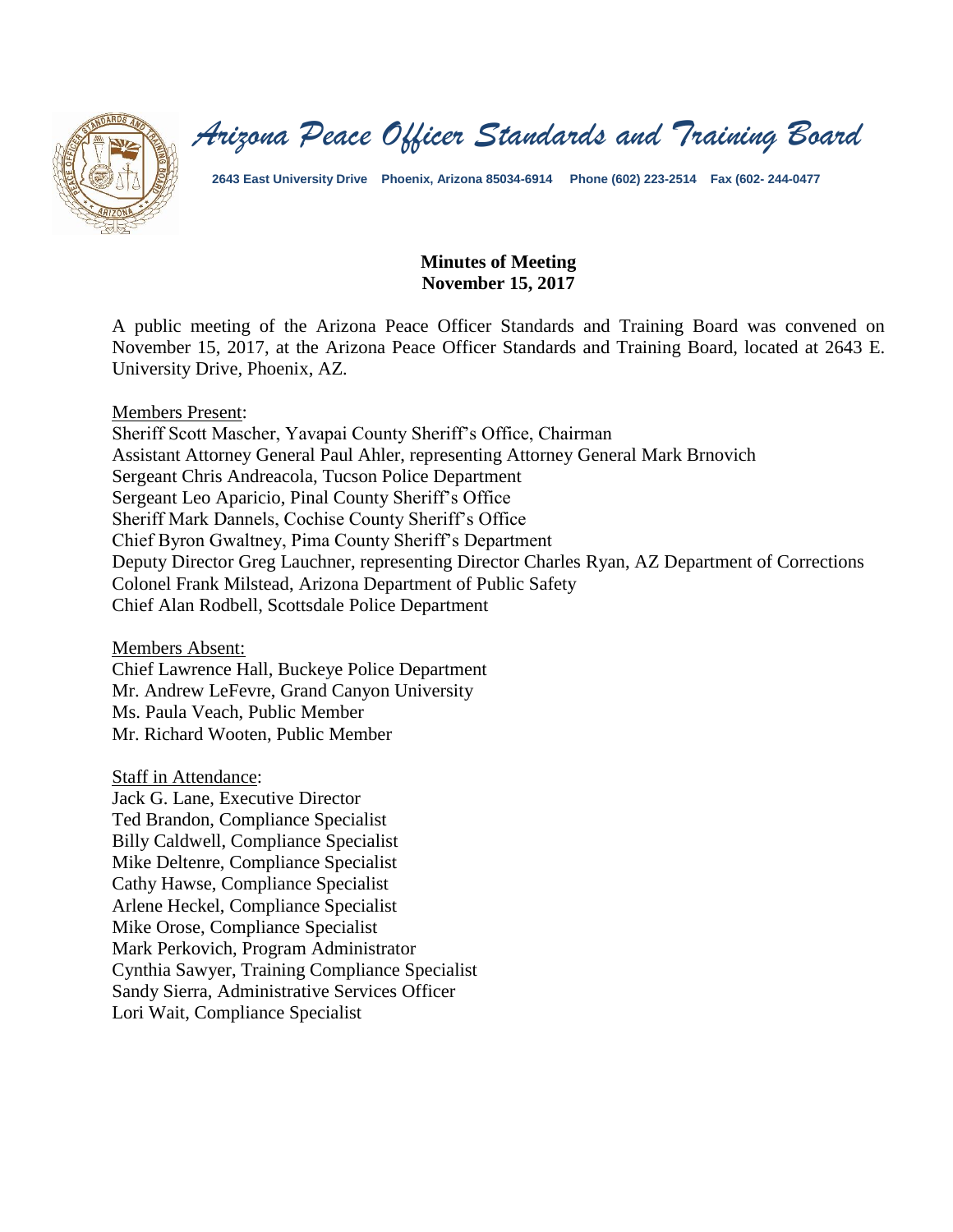Assistant Attorneys General: Michael Saltz Seth Hargraves Michael Raine

#### **A. Call to Order**

Chairman Mascher called the meeting to order at 10:00 a.m. and asked Sheriff Dannels to lead everyone in reciting the Pledge of Allegiance.

#### **B. Introductions, Presentations and Announcements**

*Jack G. Lane, Executive Director*

- Two new Board members have been appointed, filling the public member positions. Ms. Paula Veach and Mr. Richard Wooten. Unfortunately neither could be at today's meeting.
- The Western Regional POST directors and academy directors are in Phoenix this week. Representatives from Alaska, Idaho, Montana, Oregon, Washington, California, Nevada, Colorado and Guam are in attendance and some are attending today's meeting.
- Assistant Attorney General Michael Raine will provide legal advice to the Board today on the Walker Morgan case.
- New cases #9-13 will be moved to the beginning of the new case presentations

#### **C. Consent Agenda**

Colonel Milstead made a motion to accept the Consent Agenda. The motion was seconded by Sheriff Dannels and passed unanimously.

- 1. Minutes of the Board meeting held on September 20, 2017, were approved as written. Minutes of the Board meeting held on October 18, 2017, were approved as written.
- 2. Ministerial Actions:
	- a. Certification Waivers:

| Shawn K. Dugan      | <b>Cochise County Sheriff's Office</b>       |
|---------------------|----------------------------------------------|
| Gregory C. Burke    | AZ Department of Public Safety               |
| Colby T. Carter     | AZ Department of Public Safety               |
| Theodore S. Mellas  | AZ Department of Public Safety               |
| William D. Gray     | <b>Quartzsite Police Department</b>          |
| Darius A. Alexander | Peoria Police Department                     |
| <b>Kyle Trouton</b> | Peoria Police Department                     |
| Dustin L. Zamboni   | Salt River Pima-Maricopa Indian Community PD |
| Bill K. Burns Jr.   | <b>Prescott Valley Police Department</b>     |
| David G. Farrow     | Peoria Police Department                     |
|                     |                                              |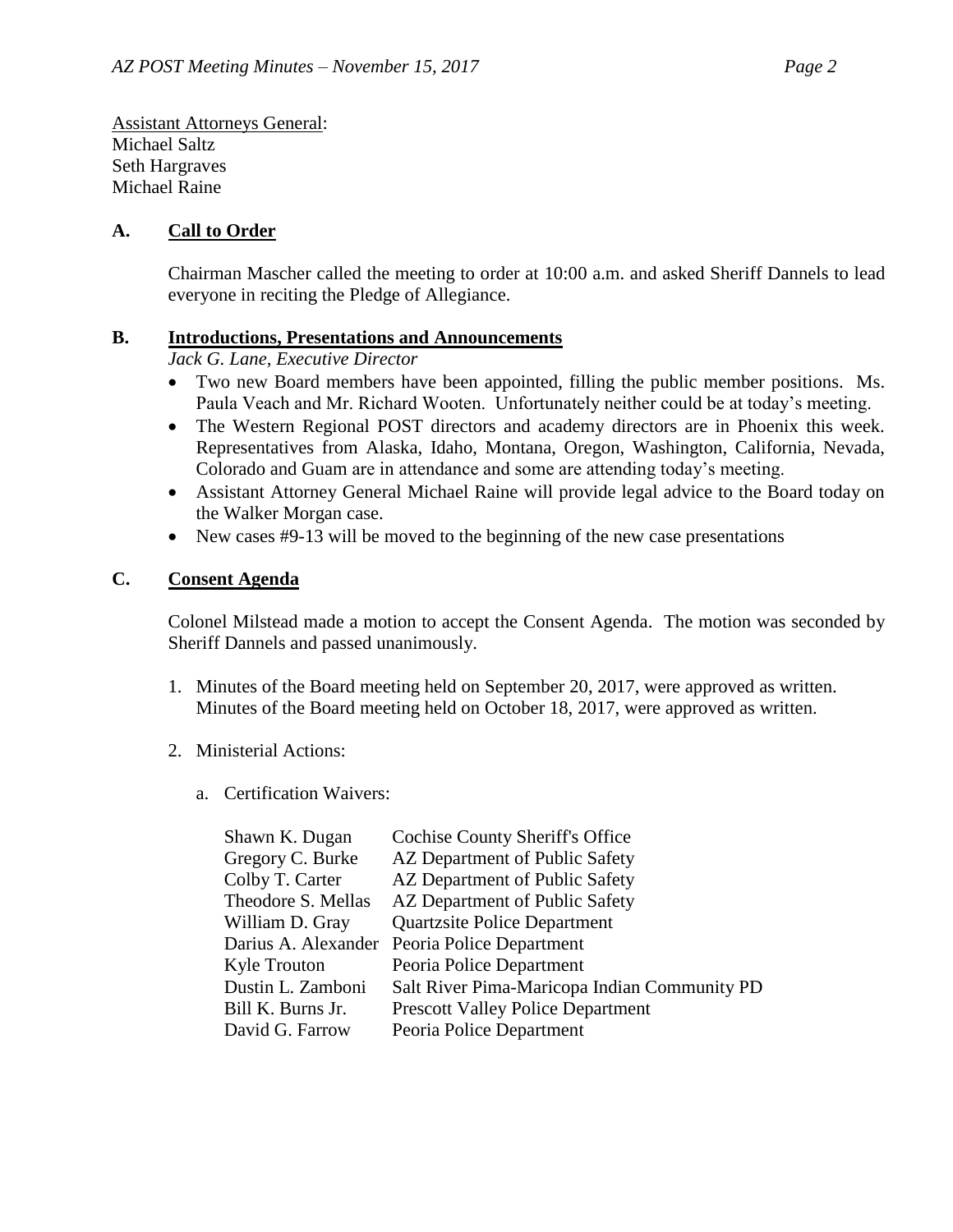| Funds as of September 1, 2017    | \$1,248,009.11 |
|----------------------------------|----------------|
| CJEF Revenue (September 2017)    | 442,579.21     |
| Misc. Revenue (September 2017)   | 21.64          |
| Expenditures for September 2017  | (259, 371.05)  |
| Balance as of September 30, 2017 | \$1,431,238.91 |

3. Income and Expense Statement – September 2017

4. Consent Agreements for Voluntary Relinquishment of Peace Officer Certification for the following:

| <b>Stafford Begay</b> | 17-118 | Page Police Department            |
|-----------------------|--------|-----------------------------------|
| Glenn B. Koehler      | 17-124 | <b>Glendale Police Department</b> |
| Vance L. Lunt         | 17-107 | <b>Chandler Police Department</b> |
| Jason E. McFadden     | 16-155 | Phoenix Police Department         |
| Jamie L. Nehrenz      | 17-076 | <b>Mesa Police Department</b>     |
| Ann M. Richey         | 15-143 | Page Police Department            |
| Jordan M. Rodriguez   | 17-131 | <b>ASU Police Department</b>      |

### **D. Executive Director's Report**

*Jack G. Lane, Executive Director*

- Chief Rodbell is the chairman of the Budget Subcommittee. They will work on scheduling a meeting for the Subcommittee to meet within the next two weeks.
- Will be attending the Sheriff's Association Meeting this afternoon and tomorrow will attend the West Valley Chief's Meeting.
- Two new Compliance Specialist have been hired to fill critical vacancy needs. Arlene Heckel comes to us from the Mesa Police Department with 30 years of experience and Mike Orose comes to us from the Department of Public Safety where he retired as a commander with over 30 years of experience.

# **E. Legislative Update**

*Jack G. Lane, Executive Director* There is nothing new to report.

# **F. Summary of Current Events**

#### *Jack G. Lane, Executive Director*

Reminder to the Board that after the December meeting we will hold our annual Christmas luncheon and also a retirement celebration for Ted Brandon.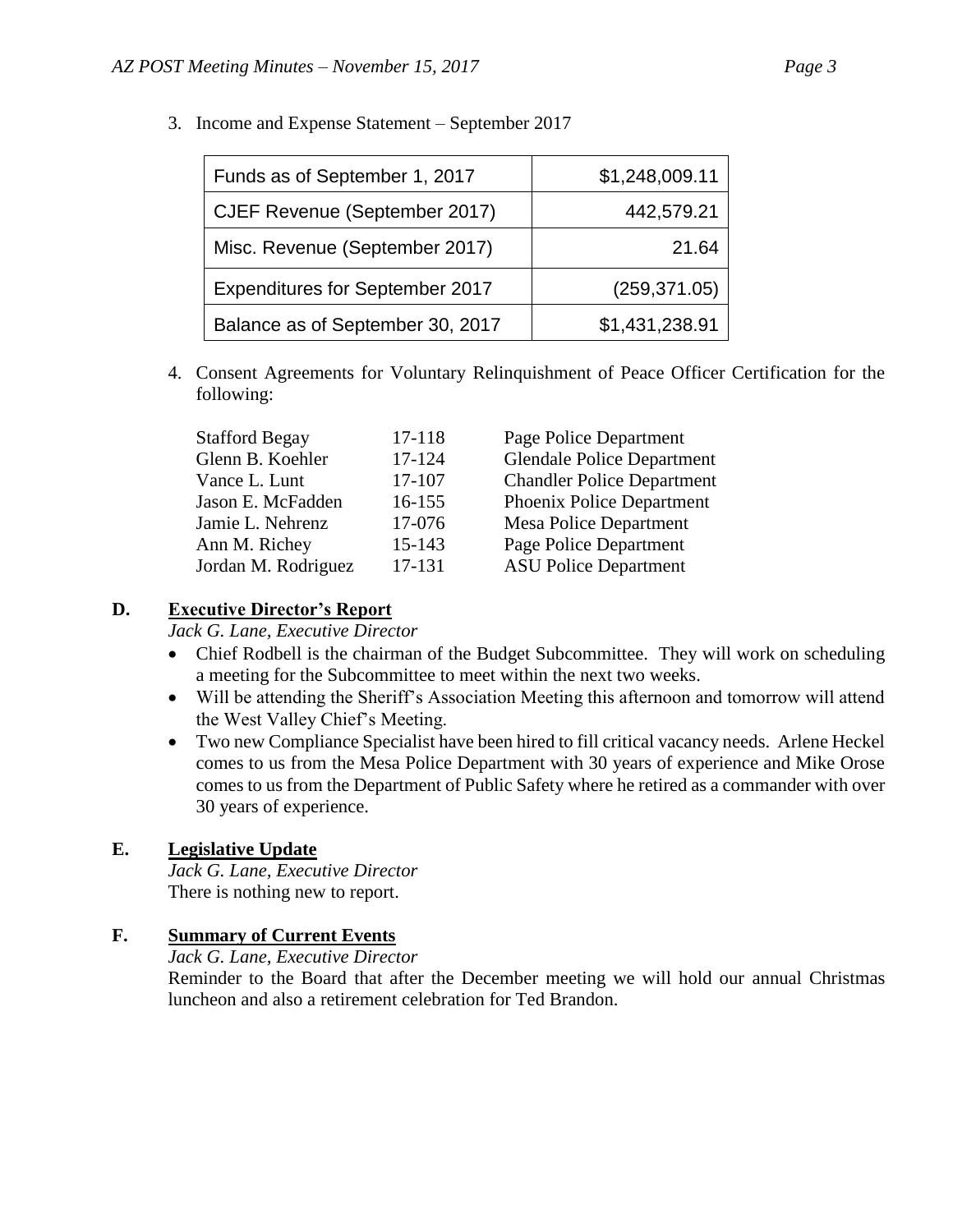# **G. Review, Discussion and Possible Action on a Petition from the Arizona Corporation Commission – Securities Division for a Restricted Peace Officer Certification for Applicant Alex M. Ramirez III**

The Arizona Corporation Commission petitioned the Board to grant a restricted peace officer certification to Alex M. Ramirez based upon medical limitations. Officer Ramirez will be restricted from being carrying a weapon on duty and he will not place himself or be placed in a situation which would expose him to the risk of physical confrontation. The restricted certification is only effective while Officer Ramirez is employed with the Arizona Corporation Commission.

Sheriff Dannels made a motion to go into executive session to receive legal advice from Assistant Attorney General Michael Saltz. The motion was seconded by Chief Rodbell and passed unanimously.

*The Board went into Executive Session at 10:11 a.m. and the Open Meeting reconvened at 10:19 a.m.*

Colonel Milstead made a motion to table this matter to allow for further investigation by AZ POST Staff. The motion was seconded by Chief Gwaltney and passed unanimously.

# **H. Reports – Department of Corrections**

*Deputy Director Greg Lauchner*

• Since the last regular meeting of September 2017, 78 cadets have graduated from COTA. There are 827 vacancies statewide. Eight cadets have graduated through county and tribal detention IGAs. A canine academy began October 30, 2017.

# **Reports – In-Service Training**

#### *Training Program Administrator Don Yennie*

- Since the last regular meeting of September 2017, ALP class #22 graduated. This brings the total number of ALP graduates to 1,511 so far.
- Numerous classes have been held with a total 498 officers receiving training.
- Subject Matter Expert (SMEs) meetings have also been held; the goal is to meet at least once a year with each SME committee.
- The APRAIS Domestic Violence Training under the Arizona Multi-Agency/Stakeholder APRAIS Train-The-Trainer Conference Memorandum of Understanding has concluded location production.
- Production is underway with Gila River Indian Community and Police Department for the GRICPD short video presentation that is part of the Law Enforcement in Indian Country 2016.
- The production of the AZCJC Arizona Youth Survey (AYS) marketing program is in the editing phase.
- Legal Update 2017 was completed in September.
- The ShareFile system has numerous training videos available for viewing.
- Working on a Critical Incident Training video which will be available in 2018.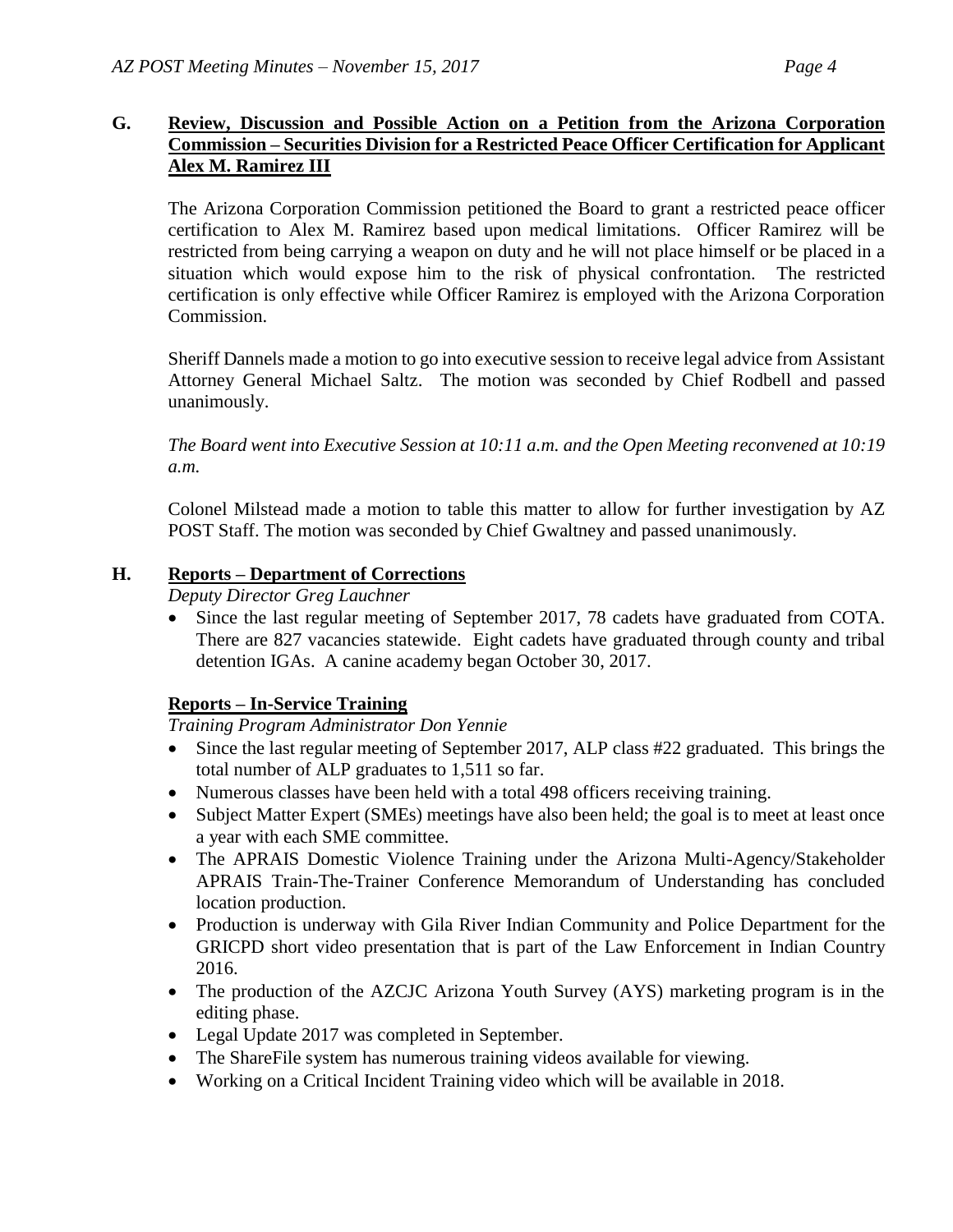### **I. Final Action Cases:**

- 1. 17-046 Walker S. Morgan Pinal County Sheriff's Office
	- The Board heard oral argument on the Administrative Law Judge's (ALJ) Decision from Assistant Attorney General Seth Hargraves, attorney for the Arizona Peace Officers Standards and Training Board. Mr. Morgan was not present.

Chief Gwaltney made a motion to accept the ALJ's Findings of Fact and Conclusions of Law and deny peace officer certification to Mr. Morgan. The motion was seconded by Chief Rodbell and passed unanimously.

2. #17-021 – Raymond A. Gomez – Avondale Police Department

The Board considered comments from Compliance Manager Mark Perkovich. Colonel Milstead made a motion to accept the Findings of Fact and Conclusions of Law and deny peace officer certification to Mr. Gomez. The motion was seconded by Sergeant Aparicio and passed unanimously.

3. #17-067 – Brittney J. Martin – Lake Havasu City Police Department

The Board considered comments from Compliance Manager Mark Perkovich. Chief Rodbell made a motion to accept the Findings of Fact and Conclusions of Law and deny peace officer certification to Ms. Martin. The motion was seconded by Colonel Milstead and passed unanimously.

4. #17-075 – Alejandro Mendez – Glendale Police Department

The Board considered comments from Compliance Manager Mark Perkovich. Sheriff Dannels made a motion to accept the Findings of Fact and Conclusions of Law and deny peace officer certification to Mr. Mendez. The motion was seconded by Chief Rodbell and passed unanimously.

5. #15-151 – Sylvester R. Thornton – Scottsdale Police Department

*Chief Rodbell recused himself from this case*. The Board considered comments from Compliance Manager Mark Perkovich. Colonel Milstead made a motion to accept the Findings of Fact and Conclusions of Law and suspend Mr. Thornton's peace officer certification from November 15, 2017, to November 15, 2018. The motion was seconded by Mr. Ahler and passed unanimously.

# **J. New Charging Cases:**

1. #17-139 – Shannon R. Johnson – Navajo Division of Public Safety

The Board considered comments from Compliance Specialist Ted Brandon. Mr. Ahler (AAG) made a motion to close this case with *No Action with Agency Discretion*. The motion was seconded by Chief Gwaltney and passed unanimously.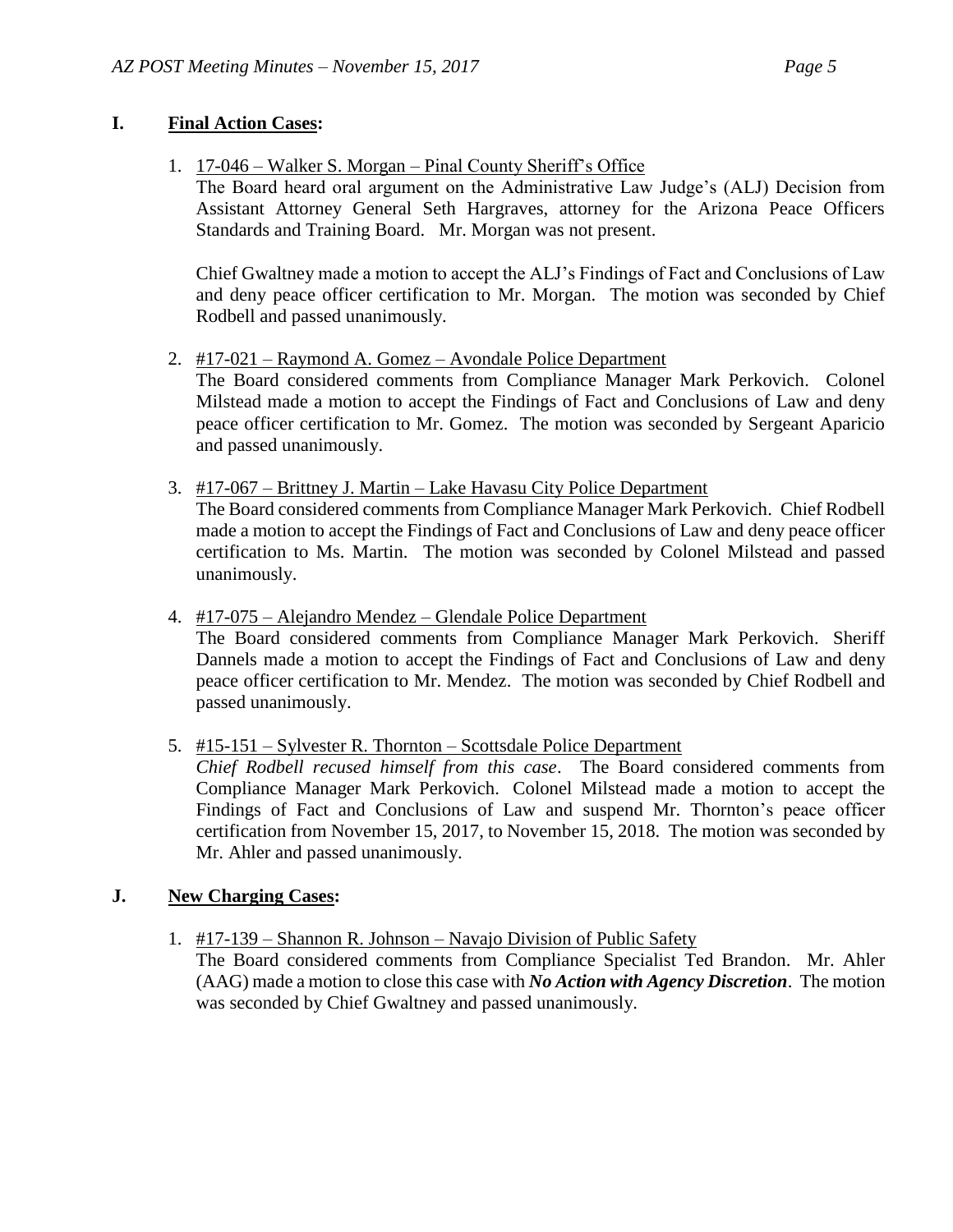2. #17-125 – Virgil Martin – Navajo Division of Public Safety

The Board considered comments from Compliance Specialist Ted Brandon. Sheriff Dannels made a motion to *Initiate Proceedings* against Mr. Martin's peace officer certification*.* The motion was seconded by Sergeant Aparicio and passed unanimously.

3. #17-128 – Michael Peshlakai – Navajo Division of Public Safety

The Board considered comments from Compliance Specialist Ted Brandon. Chief Rodbell made a motion to *Initiate Proceedings* against Mr. Peshlakai's peace officer certification. The motion was seconded by Mr. Ahler (AAG) and passed unanimously.

#### 4. #17-095 – Houston Aday – San Carlos Recreation and Wildlife

The Board considered comments from Compliance Specialist Billy Caldwell. Chief Rodbell made a motion to *Initiate Proceedings*. The motion was seconded by Mr. Ahler (AAG) and failed by a 4-5 vote. Nay votes were recorded for Chief Gwaltney, Sergeant Aparicio, Sergeant Andreacola, Colonel Milstead and Chairman Mascher. Sergeant Aparicio made a motion to close this case with *No Action with Agency Discretion*. The motion was seconded by Chief Gwaltney and passed by a 5-4 vote. Nay votes were recorded for Chief Rodbell, Mr. Ahler (AAG), Deputy Director Lauchner and Sheriff Dannels. A very lengthy discussion ensued regarding DUIs, with or without aggravating factors, and the Board's history of dealing with this issue.

5. #17-137 – Gregory T. Theobald – Mesa Police Department

The Board considered comments from Compliance Specialist Billy Caldwell. Chief Rodbell made a motion to close this case with *No Action with Agency Discretion*. The motion was seconded by Sheriff Dannels and passed unanimously.

6. #17-098 – Garrett A. Dever – Chandler Police Department

*Sheriff Dannels recused himself from this case*. The Board considered comments from Compliance Specialist Steve Jacobs. Sergeant Aparicio made a motion to *Initiate Proceedings* against Mr. Dever's peace officer certification. The motion was seconded by Chief Gwaltney and passed unanimously.

7. #17-119 – David M. Ramirez – Fort Mojave Tribal Police Department

The Board considered comments from Compliance Specialist Steve Jacobs. Mr. Ahler (AAG) made a motion to *Initiate Proceedings* to deny peace officer certification to Mr. Ramirez*.* The motion was seconded by Sergeant Andreacola and passed unanimously.

8. #17-102 – Nancy Talamante – Phoenix Police Department

The Board considered comments from Compliance Specialist Steve Jacobs. Colonel Milstead made a motion to *Initiate Proceedings* to deny peace officer certification to Ms. Talamante*.* The motion was seconded by Sergeant Aparicio and passed unanimously.

*Cases 9-13 were taken out of order and presented first*.